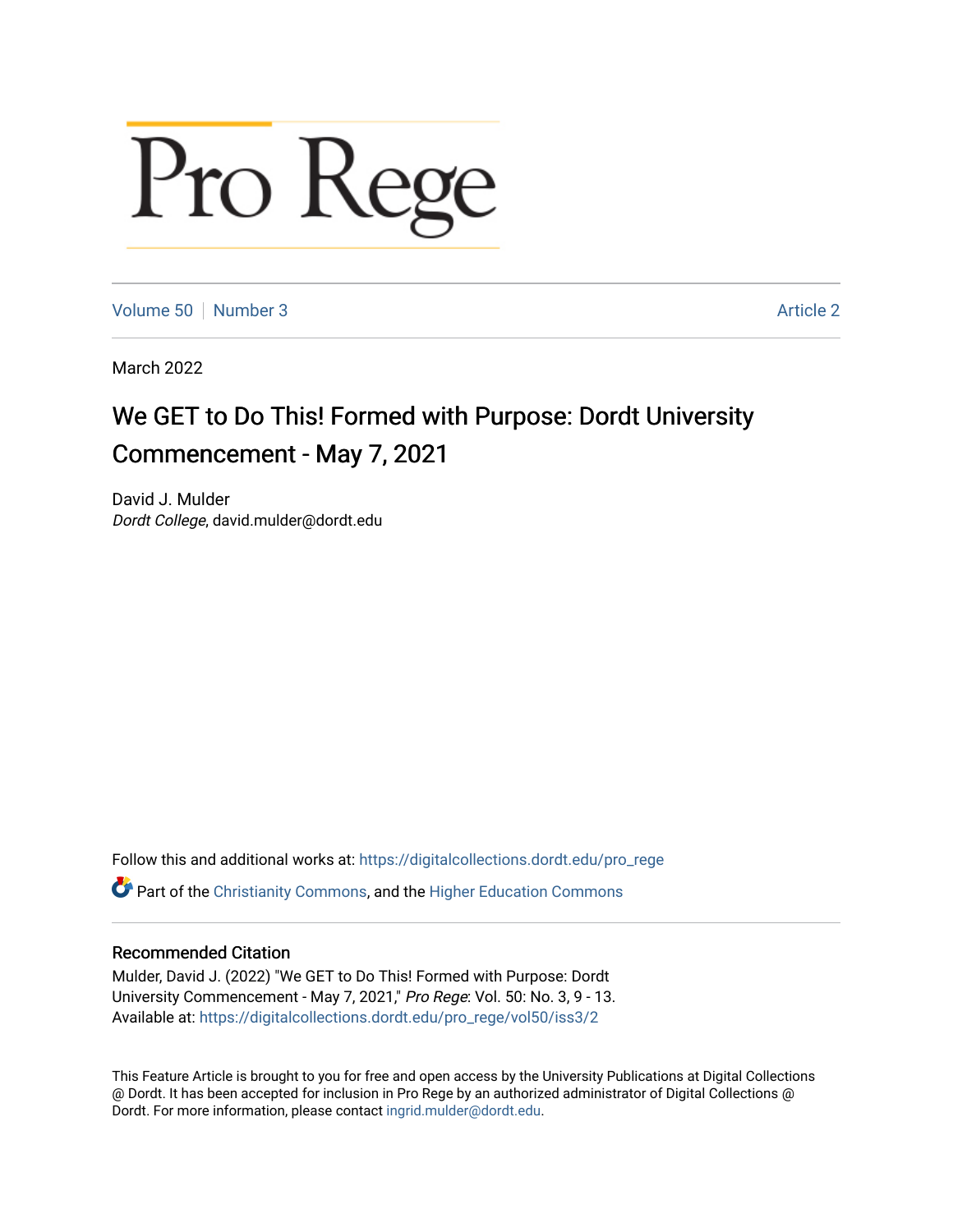# We GET to Do This! Formed with Purpose: Dordt University Commencement – May 7, 2021



by David Mulder

Graduates, family and friends, my colleagues of the faculty, staff, administration at Dordt University, and Defender Nation, it is SO good to be with you! It is a real honor and privilege for me to address you today. And after a year of far too many Zoom meetings, I am grateful that we can meet in person today. I think it's safe to say that I will never take the opportunity to meet together, like this, for granted again.

I LOVE graduation ceremonies. These are milestone-marker events; a time to pause and reflect on where we have been and where we hope to go in the future. I love the rituals we incorporate into these kinds of celebrations too—even the caps and gowns, which I know some people think are silly. The truth is, I get a little excited every time I haul out my robe and hood and funny hat. I know that some of my colleagues roll their eyes at me a little when we're dressing up, because I always say something like, "You guys, we GET to do this!"

My colleagues in the Education Department hear me say that more often, actually. I love pretty much every part of the work I'm called to as a professor, and that phrase, "We GET to do this!", is my way of expressing my joy for all the things I get to do in my professional work. It's a phrase that has become a natural part of my vocabulary, something that I readily "profess."

And so, on this auspicious occasion, it's in a "We GET to do this" sort of way that I would like to reflect with you today on Philippians 1:3-6. I am confident that many of you have heard this passage before, and I think it is a sort of "classic" passage of Scripture for graduation ceremonies. But I believe there is a good reason this passage is used so often in these occasions of marking milestones: this is an important reminder for us of who we are, and who God is, and what He calls us to. Paul begins his letter to the Philippian Christians with these words:

I thank my God every time I remember you.In all my prayers for all of you, I always pray with joy because of your partnership in the gospel from the first day until now, being confident of this, that he who began a good work in you will carry it on to completion until the day of Christ  $Iessus.<sup>1</sup>$ 

Dr. David Mulder is Professor of Education at Dordt University.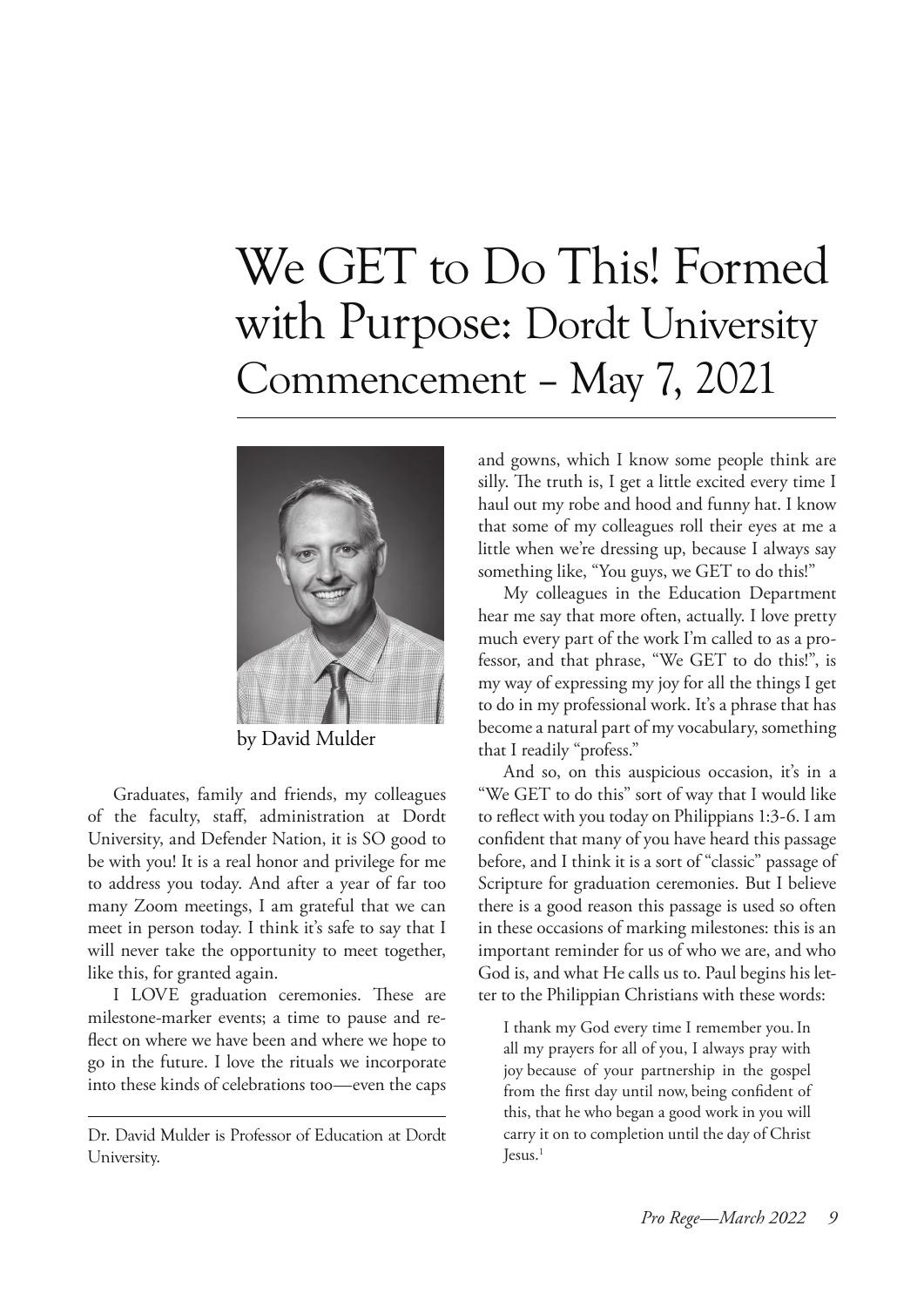I want you to think particularly about what this passage has to say about how God is forming you that it is God who began a good work in you, and it is God who will carry it on to completion in you. I believe that this sort of formation is purposeful, and it's my deep hope that being part of the community here at Dordt has been a key part in this formational work that God has been doing in each of your lives.

I've been thinking a lot lately about education as formation. Several years ago, I read the book *Desiring the Kingdom*, by Jamie Smith.<sup>2</sup> In this book, Smith suggests that people often view education as gaining *information*, but a more nuanced view of education is that it is actually a sort of *formation*. 3 In other words, becoming "educated" is much more than just the facts, more than just what we know, more than just what we think. A real education, instead, shapes *who we are* and *how*  we act as we live our lives.<sup>4</sup> And fundamentally, this is why I'm so grateful for the role this institution has played in my life. While I am here today as a member of the faculty, I'm also a Dordt alumnus. My experiences as a student at Dordt profoundly shaped who I am and how I act as I live my life.

I came to this campus as a wide-eyed freshman in the fall of 1994 and moved into North Hall. Having grown up in southern California, I was ill-equipped for changing seasons and icy sidewalks and—at that time, anyway—the fact that I had to drive an hour to get to a movie theater. But I very quickly found a group of friends from across North America, many of whom I keep in touch with to this day. We jumped in to our first semester of courses, and praise and worship, and Pizza Ranch buffet, and watching hockey games, and singing in chorale, and those midnight donut runs. I was an elementary-education major, and I thoroughly enjoyed learning to teach—including the projects like making sock puppets to present a lesson in class, which my roommate, majoring in philosophy, found incredibly frustrating when he was plowing through his massive textbook on ancient and medieval philosophers. Different strokes for different folks, I guess.

What I'm trying to say is that I LOVED taking courses in my major, and I suspect you have enjoyed studying your major as well. Even then, I felt a sense of, "You guys, we GET to do this!"—we get to study topics and concepts that stir our excitement and make our eyes light up. As you've gone deeper into the content within your major, you've explored English, or chemistry, or music, or engineering, or history, or social work…and, in the process of exploring your discipline, you've also built relationships with your professors and classmates, and you've participated in developing a learning community around a shared love of a subject. This is education as formation, and I hope you have felt a sense of "We GET to do this" throughout your studies.

But as I further reflect on my student experience, I know there were also courses I didn't always look forward to with quite as much enthusiasm. Maybe this was true for you, at least at some points. For me, in particular, I often felt that I "had to" take CORE courses—it wasn't quite the same "get to" that I felt with courses in my major.

Taking Biblical Foundations, I felt like, "I've been reading the Bible for years! Do I really need to take this course?" Taking Introduction to the Arts, I felt like, "I am never going to be an art teacher, or a music teacher, or a theater teacher, so why should I care about this at all?" Taking Introduction to Christian Philosophy, I felt like, "What does philosophy actually have to with any part of real life???" Taking Communication Foundations, I felt like, "When am I ever going to make speeches? This is ridiculous!" (Ah, and here I am, of course.) And then there was GEN 300—that's what our capstone course in the CORE program was called back in the 1990s—honestly, I did not appreciate the opportunity to take GEN 300 when I enrolled in the course in the fall of 1997.

But here's the thing: looking back from my current vantage point, I can say, with certainty, that these courses were among the most important I took while I was a student at Dordt. The courses I took in the CORE program—even the ones I didn't appreciate in the moment when I was taking them—were incredibly formative in not just how I think, but how I actually *live my life* today. In fact, if I had to choose one course that made the most difference in how I live out my faith on a day-to-day basis today, it wasn't any course in the Education program. It was that CORE capstone! I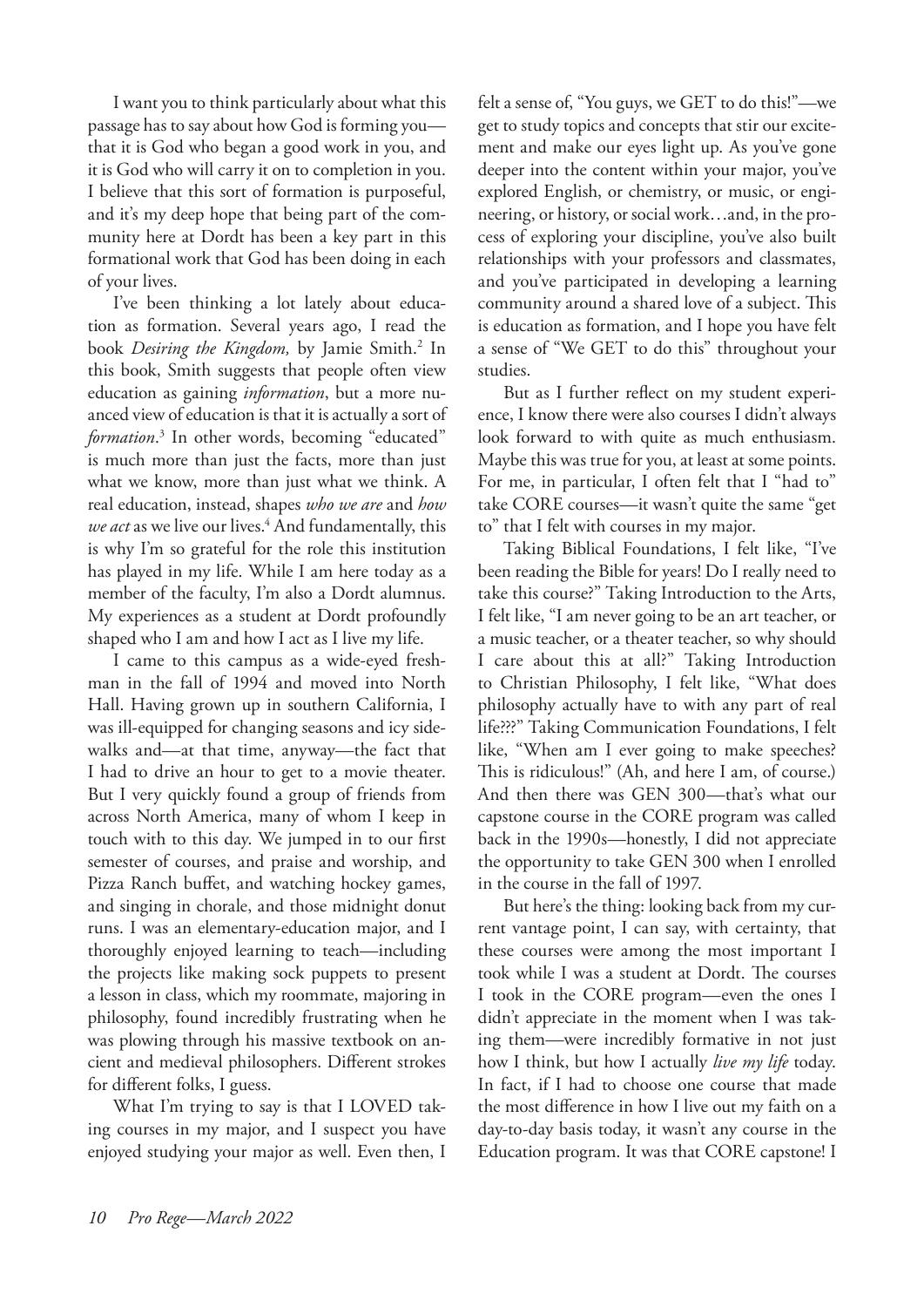take my faith more seriously, and I am more aware of the counter-cultural nature of the Gospel in our society today, as a result of taking that course. It impacted the way I am as a husband and father, the way I engage in politics, the way I spend my time, the way I use money—almost every important part of my contemporary life has had some impact because of that course. Twenty-two-year-old me would not have believed that, but the things I learned in GEN 300 definitely became part of me. I was formed by what I learned, not just in a "here's

it on to completion. I hope that you can see things that have happened throughout your experience at Dordt as these kinds of formative opportunities that have shaped not just how you think, but how you will *be* in this world.

Your time as a part of the community at Dordt has been an opportunity to develop a Christian imagination—what is Jesus really calling us to do? How is He really calling us to *be*? What if we took Him seriously and joyfully keep on learning to live out our faith? Maybe this is what Paul is getting at

## Your time as a part of the community at Dordt has been an opportunity to develop a Christian imagination—what is Jesus really calling us to do? How is He really calling us to be?

what I should think about these topics" kind of way, but in a "God began a good work in me and is faithful to carry it on to completion" kind of way.

Being part of the community here at Dordt has impacted you in ways that you may not yet be able to perceive. And while your coursework was—I hope—formative, all of the other things you've had opportunities to do have also shaped you. Playing on a team, singing in a choir, playing in an ensemble, being part of student government, being active in a club: all of these are formative activities that have shaped you in particular ways. Participating in worship opportunities with this community has shaped you in particular ways. Work-study jobs, and conversations with members of staff and faculty, are formative experiences that have shaped you in particular ways. The friendships you've made in the dorms and the dining hall, and grabbing a cup of coffee and a cinnamon roll from the campus coffee shop—all of these have been formative experiences that have shaped you in particular ways. And my hope is, as you've been part of this institution that is collectively striving to be Christ-centered in every area, that these formative experiences have been shaping you to become more and more Christlike in your thinking, in your behavior, and in your actions. This is formation with purpose: you have been shaped for service in the kingdom! God began a good work in you, and He will be faithful to carry

when he talks about God carrying on to completion the good work he started "until the day of Christ Jesus." We are being invited into something so much bigger than anything we might have chosen for ourselves, and perhaps we can't even picture it just yet! Friends, we GET to do this! Our primary calling is to *faithfully follow Jesus*. And within that calling, God *invites* us to participate in the restoration of all things-AS IF He needs us to do that! I mean, He is the omnipotent King of Creation; He certainly does not *need* us. But here we are, as God's people in the world, called to follow and invited to participate. This is not easy work; this is not tidy work. Sometimes it will be painful. Sometimes it will be heartbreaking. But it is always good work. It is always *joyful* work. And God welcomes us to participate in the unfolding of his kingdom.

This *participation* is what I mean when I say, "We GET to do this!" By now, I am certain you've heard Dordt's mission statement multiple times, but I want to share it with you one more time:

"As an institution of higher education committed to the Reformed Christian perspective, Dordt equips students, alumni, and the broader community to work effectively toward Christ-centered renewal in all aspects of contemporary life."5

Notice the word "equip" in this mission.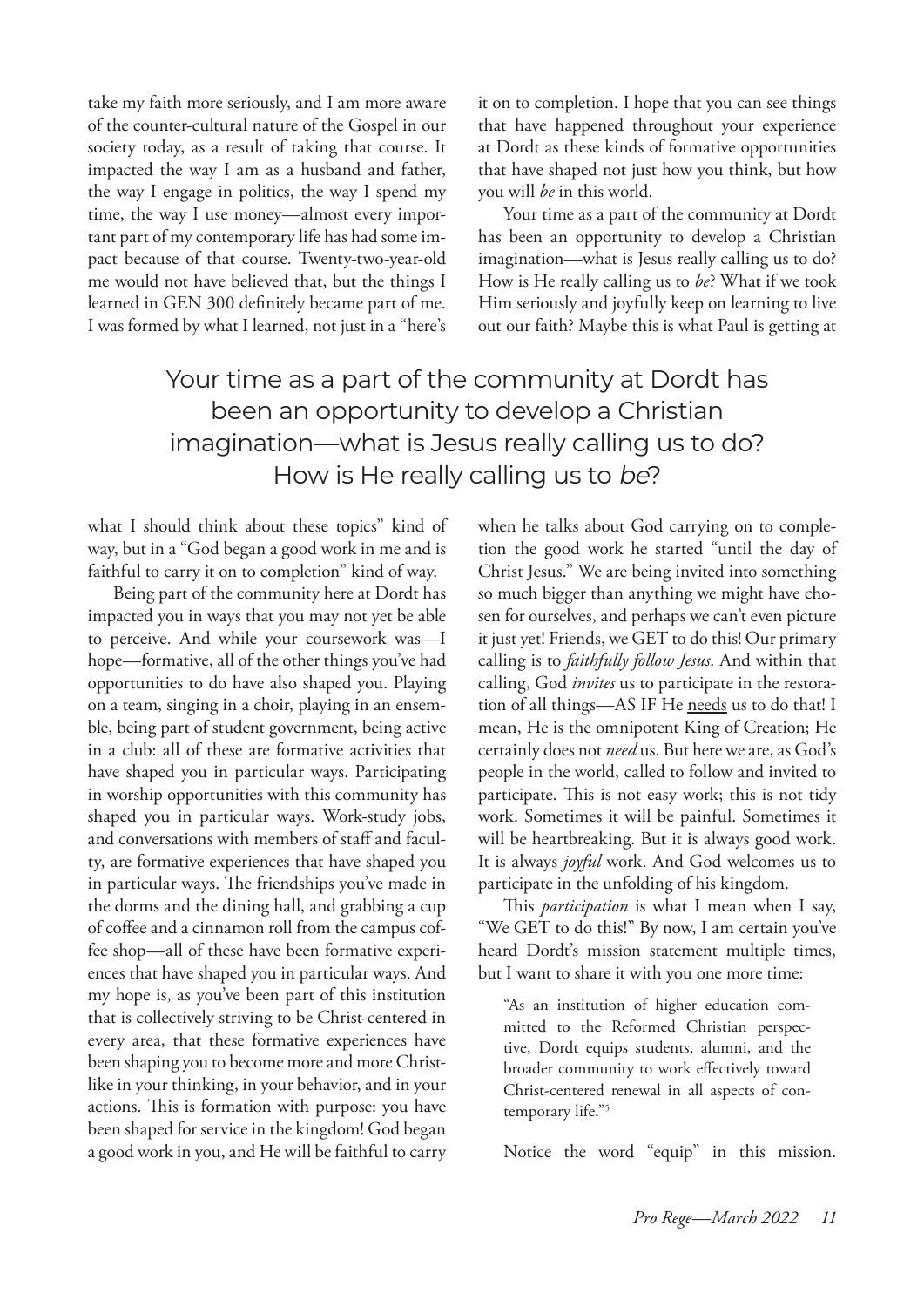Perhaps you think of this equipping, first of all, as the knowledge and skills you'll need to succeed in the world of work? It certainly is that. But what if it's *more* than just knowing what you need to know to get a job? Because notice again how this mission wraps up—what are we aiming towards? Equipping for "working effectively towards Christcentered renewal in *all aspects of contemporary life.*" That is what I think a Dordt education is really all about: you have been shaped through many formational experiences to work towards the breakingin of Christ's kingdom in *all* aspects of your life! In your work, yes, but also in your relationships, your community, your political engagement, your church life, your hobbies, the places you will volunteer and serve, people you will mentor, the way you invest your time and money. Christ's kingdom is coming in all these places, and you've been equipped for working as kingdom builders.

So, look for where God is at work—and do that! Get busy being about the coming of Christ's kingdom. God began this good work in you, and He will be faithful to carry it on to completion. Through your education at Dordt, you have had the opportunity to grow in understanding Creation and your place in it. You have learned to discern the broken places where sin has twisted and tarnished the goodness of Creation. You have been shown Jesus and the cosmic scope of His redeeming work, thanks be to God! And you have been encouraged to imagine ways that Christ invites us into working towards the restoration of all things! This is our calling—our broadest calling—as Christ-followers: we GET to do this! YOU get to do this! You've been formed with purpose, and you're ready for it—so go get busy in the work of Christ's coming-andalready-here kingdom!

Serving and building Christ's kingdom will continue to stretch you. You need to keep learning, keep growing in your faith life. This will sometimes be uncomfortable, but you've been shaped for this as well. In this light, I want to close with a challenging blessing. Some of you have heard this from me before, as I have used it as part of my closing lesson in the geography course I teach in the CORE program. It is a Benedictine blessing, and while I am not Roman Catholic, I think that the beautiful, thought-provoking message here resonates to all people who take seriously the call to follow Jesus. This is my deep hope for us all as we reflect on how we have been formed, and to what end:

May God bless you with a restless DISCOM-FORT about easy answers, half-truths and superficial relationships

> *so that you may seek truth boldly and love deep within your heart.*

May God bless you with holy ANGER at injustice, oppression, and exploitation of people

> *so that you may tirelessly work for justice, freedom, and peace among all people*.

May God bless you with the gift of TEARS to shed with those who suffer from pain, rejection, starvation, or the loss of all that they cherish

*so that you may reach out your hand to comfort them and transform that pain to joy.*

May God bless you with enough FOOLISH-NESS to believe that you really can make a difference in this world

*so that you are able, with God's grace to do what others claim cannot be done*. And may the blessing of God be with you and

remain with you, this day and forevermore. Amen.<sup>6</sup>

Walking the way of Jesus and working for the coming of his kingdom is not easy work, clearly. I sincerely hope that you'll continue to grapple with the message of the Gospel, and what it means to faithfully follow Jesus. *Act justly, love mercy, and walk humbly. Love the Lord with all your heart, and soul, and mind, and strength, and love your neighbor as you love yourself.* Keep praying, "your kingdom come, your will be done"—and work towards this reality. We GET to do this, friends—it's what you've been prepared to do! Grace and peace to you all as you head out from this place, knowing that God goes with you, and that he will continue the good work He began in you until the day of Christ Jesus.

#### Endnotes

- 1. Philippians 1:3-6, *New International Version.*
- 2. James K. A. Smith, *Desiring the kingdom (cultural liturgies): Worship, worldview, and cultural formation* (Grand Rapids, MI: Baker Academic, 2009).